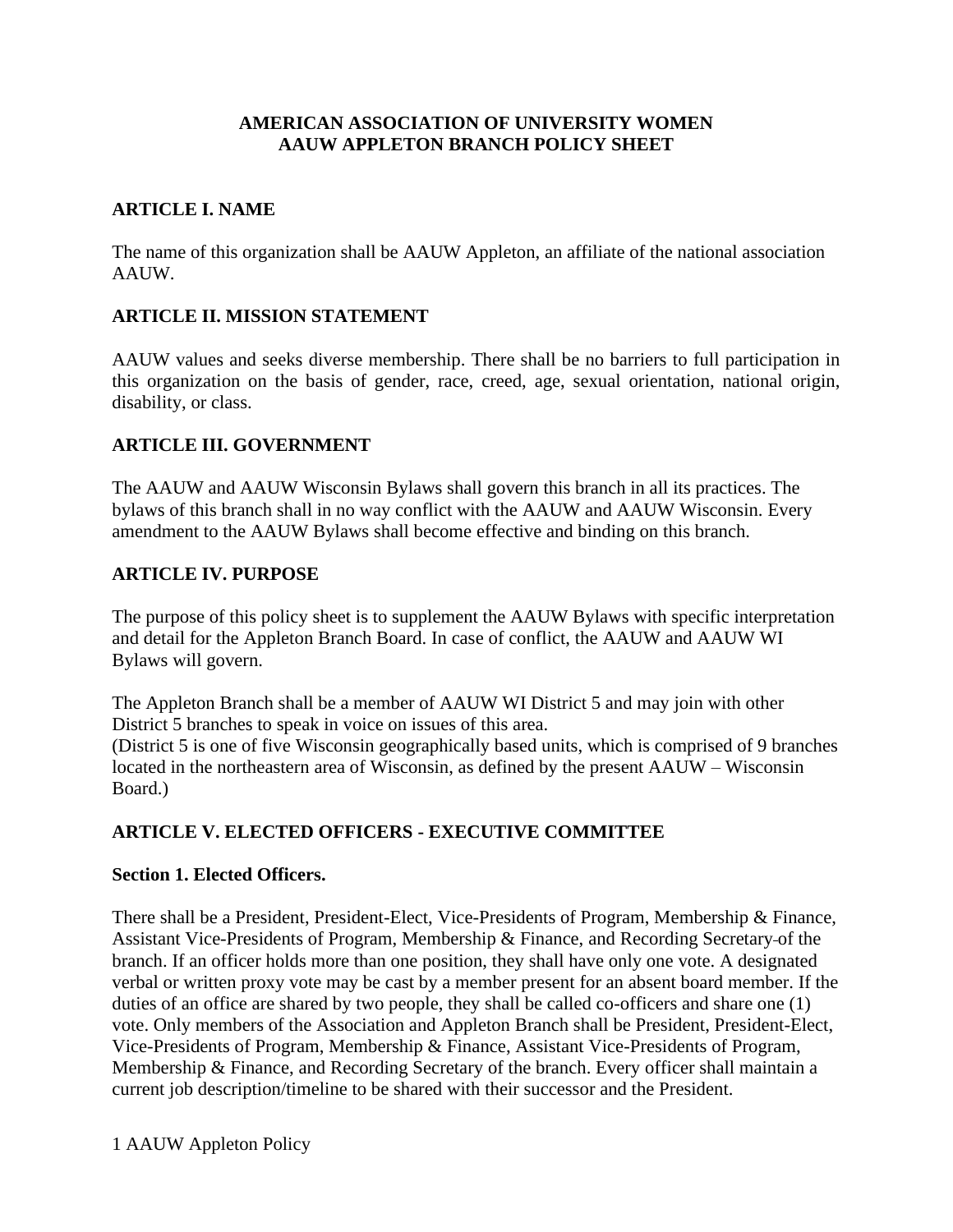All Elected Officers are expected to attend all Board meetings and are strongly encouraged to attend all AAUW-WI state conventions.

## **Section 2. Responsibilities**

# A. **President.**

The President of the branch shall:

- (1) be the official representative of the branch in the activities of the Association on all levels.
- (2) be responsible for submitting such reports, forms, and finance statements as requested by the Association and the State.
- (3) be responsible for bringing the branch bylaws into conformity with the AAUW Bylaws and AAUW-WI Bylaws.
- (4) perform the following duties:
	- (a) preside at all meetings of the branch, the Board of Directors, and the Executive Committee.
	- (b) serve as an ex-officio member of all task forces and committees, except the nominating committee.
	- (c) call special meetings of the branch in accordance with provision of the branch bylaws.
	- (d) appoint (with the approval of the Board), the chair of all task forces and committees except the nominating committee, those provided for by election, and any additional officers authorized by the branch bylaws.
- (5) have authorization to sign checks and regularly review the bank statements.
- (6) approve and forward the reimbursement form to the Finance Vice-President.

# B. **President-Elect**.

The President-Elect shall attend all meetings of the Board of Directors and the Executive Committee as a voting member. They may be assigned a specific duty or responsibility.

# C. **Vice-Presidents and Assistant Vice-Presidents.**

There shall be at least three Vice-Presidents of the branch. One Vice-President shall serve as chair of the committee on program, one shall serve as chair of the committee on membership, and one shall serve as the Finance Vice-President.

# (1) **Vice-President-Program**.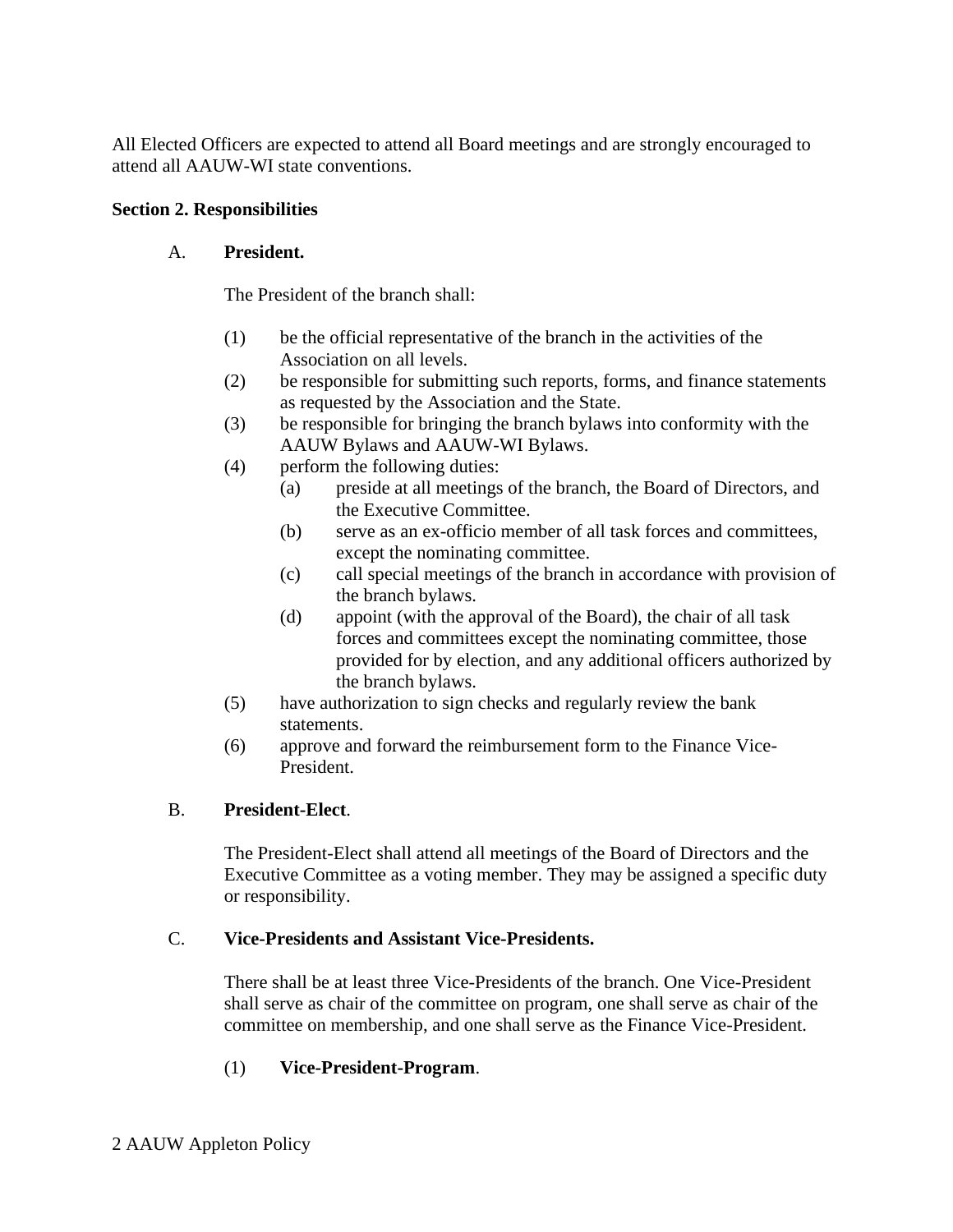The Vice-President-Program shall serve as Chair of the Committee on Program. The Vice-President shall also perform the following duties:

- (a) attend all meetings of the Board of Directors and the Executive Committee as a voting member.
- (b) preside at meetings in the absence or disability of the President and act for them as needed.
- (c) perform such other duties as requested by the President or the Board of Directors.
- (d) be responsible for working with the Program Committee to formulate the programs for the following year and make appropriate arrangements.

## (2) **Assistant Vice-President-Program.**

The Assistant Vice-President-Program shall:

- (a) attend all meetings of the Board of Directors and the Executive Committee as a voting member.
- (b) assist the Vice-President-Program in their duties.
- (c) serve as a member of the Program Committee.
- (d) perform such other duties as are requested by the President or the Board of Directors.

# (3) **Vice-President-Membership.**

The Vice-President-Membership shall serve as chair of the Membership Committee and perform the following duties:

- (a) attend all meetings of the Board of Directors and the Executive Committee as a voting member.
- (b) preside at meetings in the absence of the President and Vice-President-Program.
- (c) perform such other duties as are requested by the President or the Board of Directors.
- (d) be responsible for recruitment of new members and retention of current members with the help of the branch.
- (e) serve as a member of the Program Committee
- $(f)$  be responsible to have published the notice of the branch dues for the following year in the March, April, and May newsletters.
- $(g)$  be responsible for collecting all dues payments from members and turning all moneys over to the Assistant Vice-President of Finance. NEW Language needed
- (h) maintain all membership records of members sharing copies of the membership form with the Vice-President of Finance, Directory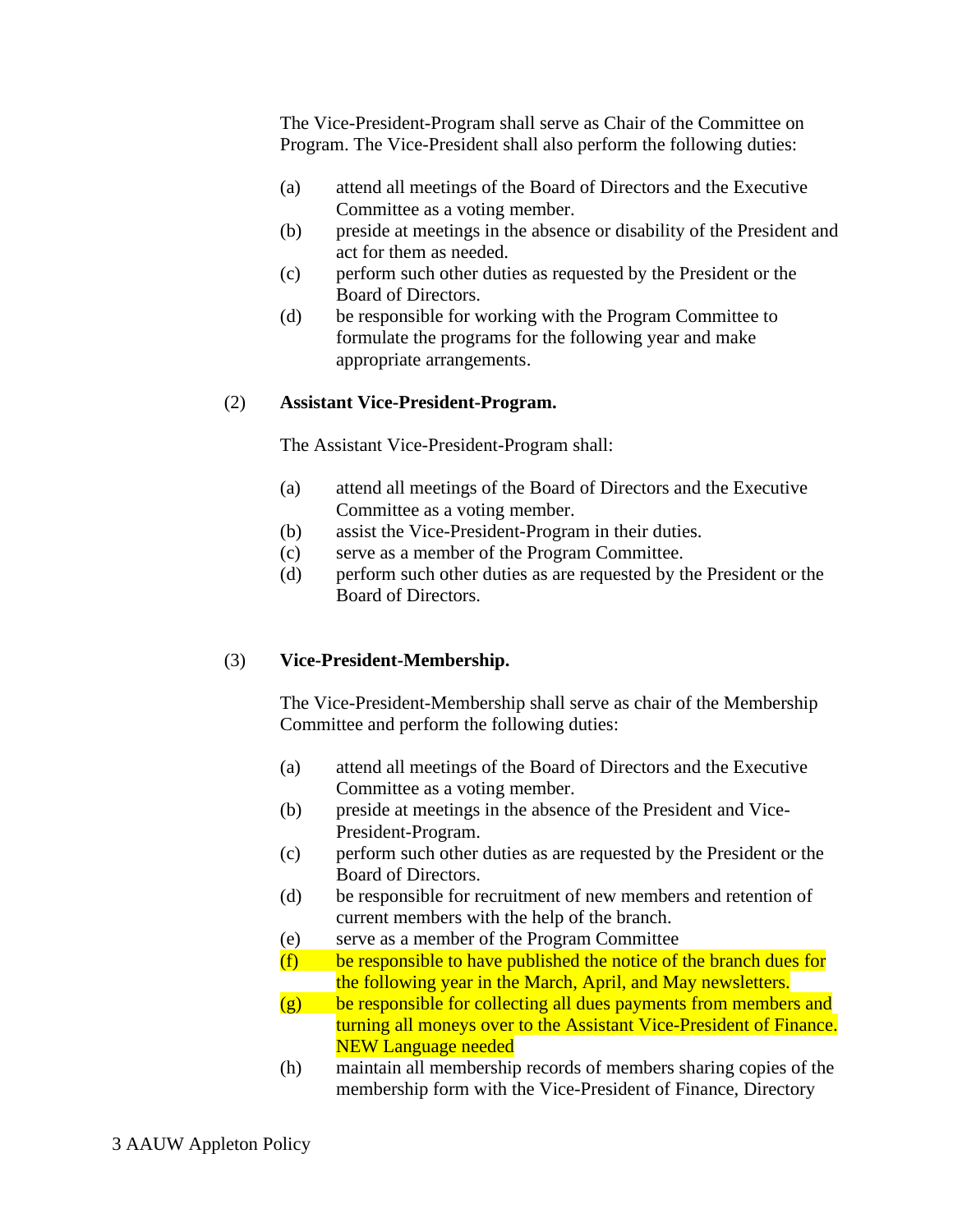and Newsletter Editors, and the President. Additionally, copies of the Member Activities Checklist will be shared with relevant Vice-Presidents, Standing and Special Committee Chairs, and Interest Group Chairs.

## (4) **Assistant Vice-President-Membership.**

The Assistant Vice-President-Membership shall:

- (a) attend all meetings of the Board of Directors and the Executive Committee as a voting member.
- (b) assist the Vice-President-Membership in their duties.
- (c) serve as a member of the Program Committee.
- (d) mentor all new branch members who join during their term.
- (e) act as chair of the Financial Assistance Policy subcommittee if needed
- (f) perform such other duties as are requested by the President or the Board of Directors.

## (5) **Vice-President-Finance.**

The Vice-President-Finance shall:

- (a) attend all meetings of the Board of Directors and the Executive Committee as a voting member.
- (b) submit all membership dues and forms to the AAUW national finance office and State Finance VP by June 30<sup>th</sup> of each year.
- (c) transmit to the AAUW national finance office all new member applications, with dues, made to the branch by graduates who qualify for membership under the AAUW Bylaws.
- (d) pay all bills provided for in the budget or verified by the President.
- (e) retain in good order all financial statements, IRS forms and correspondence, sales and use tax certificates, tax determination letters, paid checks, deposits, contracts, and other financial supporting documents consistent with best practices and state laws.
- (f) present a financial report at the annual meeting of the branch, and at such other times as requested by the Board of Directors.
- (g) be aware of relevant federal and state charitable tax issues and legal liabilities. Adhere to all local, state, and federal charitable tax laws and generally accepted accounting principles and practices.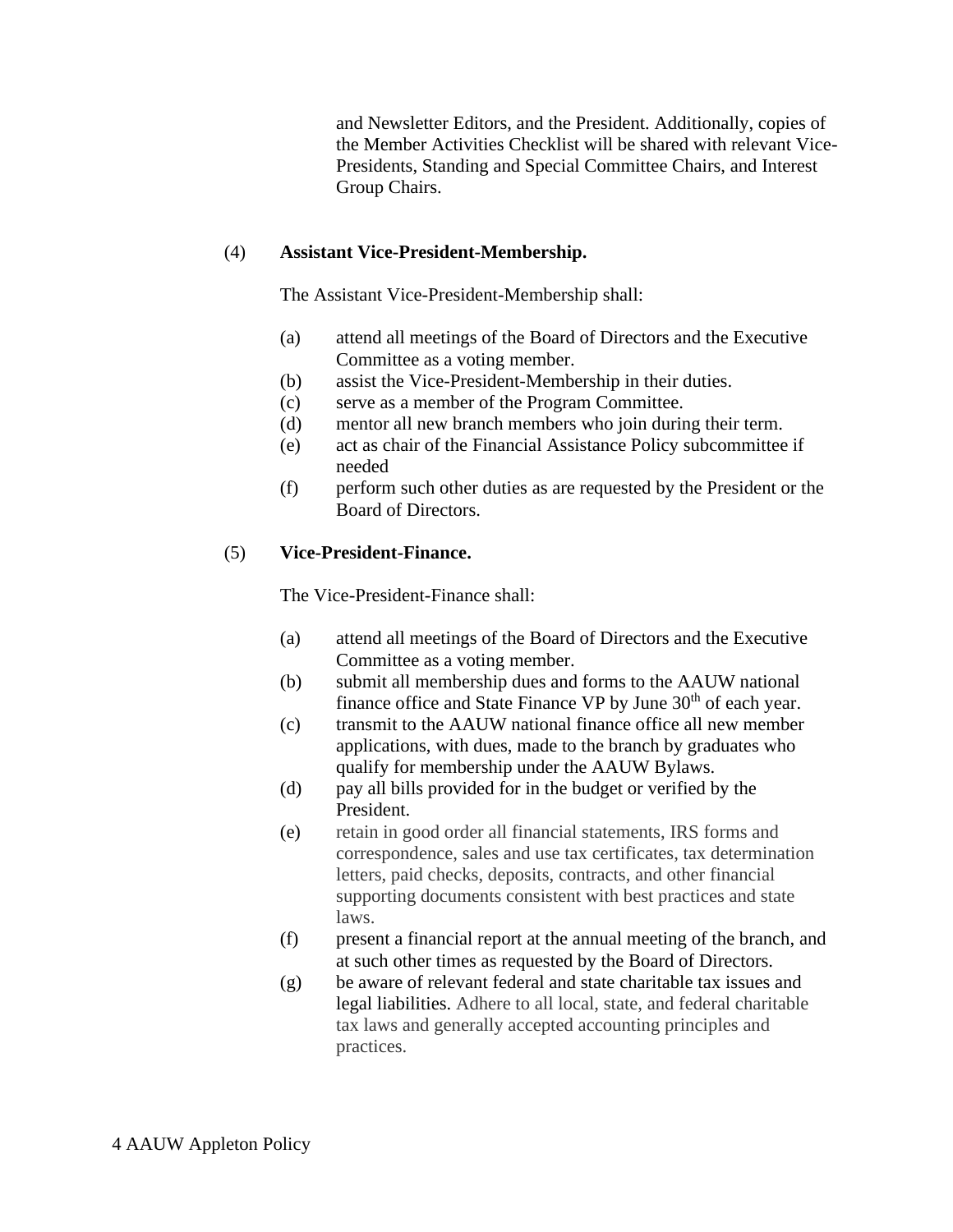- (h) file IRS Form 990-N (gross receipts \$50,000 or less), 990-EZ (gross receipts under \$200,000) or 990 based on gross annual receipts and total asset thresholds.
- (i) chair the budget committee and develop a budget that supports the programs and activities of the branch.
- (j) protect the assets of the group by securing adequate insurance coverage and implementing internal accounting controls and procedures.
- (k) support a financial review process and present the records for an audit at least every 2 years. The records shall be audited by a qualified person appointed by the President and/or the Executive Committee.

## (6) **Assistant Vice-President-Finance.**

The Assistant Vice-President-Finance shall:

- (a) attend all meetings of the Board of Directors and the Executive Committee as a voting member.
- (b) be responsible for receiving all monies collected by the Membership and Program Vice-Presidents and/or Assistant Vice-Presidents or any authorized branch member tasked with collecting money for a branch activity.
- (c) be responsible for depositing monies received into the branch's bank account.
- (d) serve as a member of the budget committee.
- (e) be able to view branch bank accounts and check the monthly statements.
- (f) pay bills provided for in the budget or verified by the President.

## D. **Recording Secretary.**

The Recording Secretary shall:

- (1) attend all meetings of the Board of Directors and the Executive Committee as a voting member.
- (2) take minutes of all meetings of the branch, of the Board of Directors and of the Executive Committee or provide for the execution of that duty in their absence.
- (3) have available for reference at all meetings the minutes of at least the past two years, a copy of the branch bylaws, a list of its officers, task forces, committee chairs and members, and a policy sheet.
- (4) retain custody of all branch minutes.
- (5) make available upon request all meeting and board meeting minutes.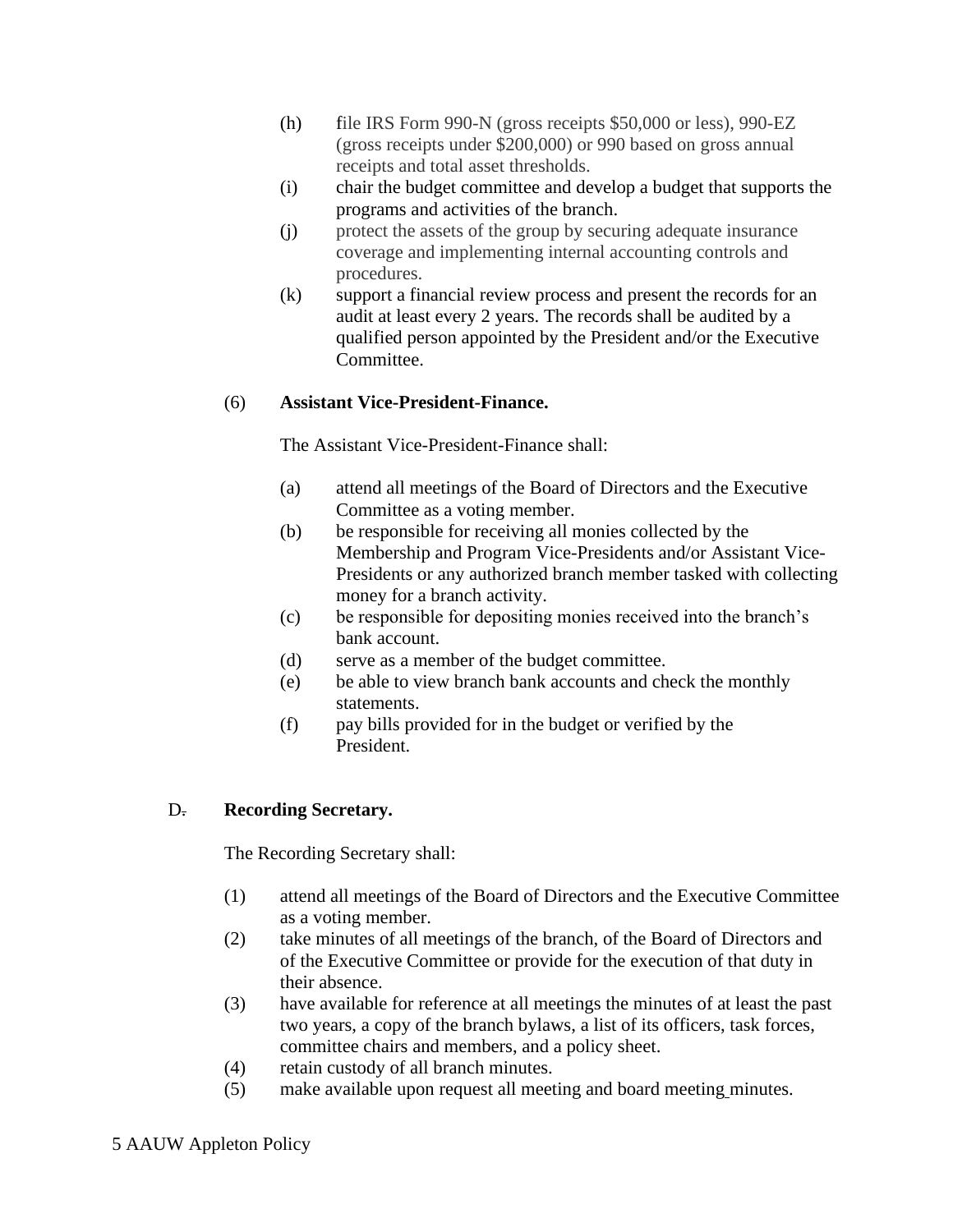# **ARTICLE VI. APPOINTED OFFICERS & COMMITTEES**

## **Section 1. Appointed Officers.**

The chairs of all committees, except for those provided for by the election, shall be officers appointed by the President with the approval of the Board of Directors. Chairs may select the members of their committees in consultation with the President and shall serve as channels of communication in their respective positions with the state and Association where applicable.

The President shall appoint the chairs of all standing committees. The President shall appoint the members of the Communications Committee, which will include the Newsletter (former known as the Newsletter) Editor, Historian, Media Coordinator, Yearbook Editor, and Membership Outreach. The President shall also appoint those people who will coordinate the Book Sale, creating the Book Sale Committee.

For an initiatives not already addressed in the Branch Bylaws or Policy, the president with board approval can appoint a chair to lead an ad hoc committee to research, educate, and make recommendations to the board.

The chairs of all committees are expected to attend all Board meetings as voting members. If a chair holds more than one position, he/she shall have only one vote. A designated verbal or written proxy vote may be cast by a member present for an absent board member. Each is asked to appoint a representative to vote in his/her stead if he/she is unable to attend a board meeting.

## **Section 2. Standing Committees.**

- A. There shall be branch standing committees or person concerned with the work of the following:
	- (1) Book Sale Committee
	- (2) Communications Committee
	- (3) Funds Development Committee
	- (4) Membership Committee
	- (5) Nominating Committee
	- (6) Program Development Committee
	- (7) Public Policy/Diversity Committee
	- (8) Bylaws & Resolutions Committee
	- (9) STEM
	- (10) Finance Committee
	- (11) Scholarship Committee (subcommittee of Funds Development)
	- (12) DEI Committee

#### **Section 3. Composition and Function of each Committee.**

## **A. Book Sale Committee**

6 AAUW Appleton Policy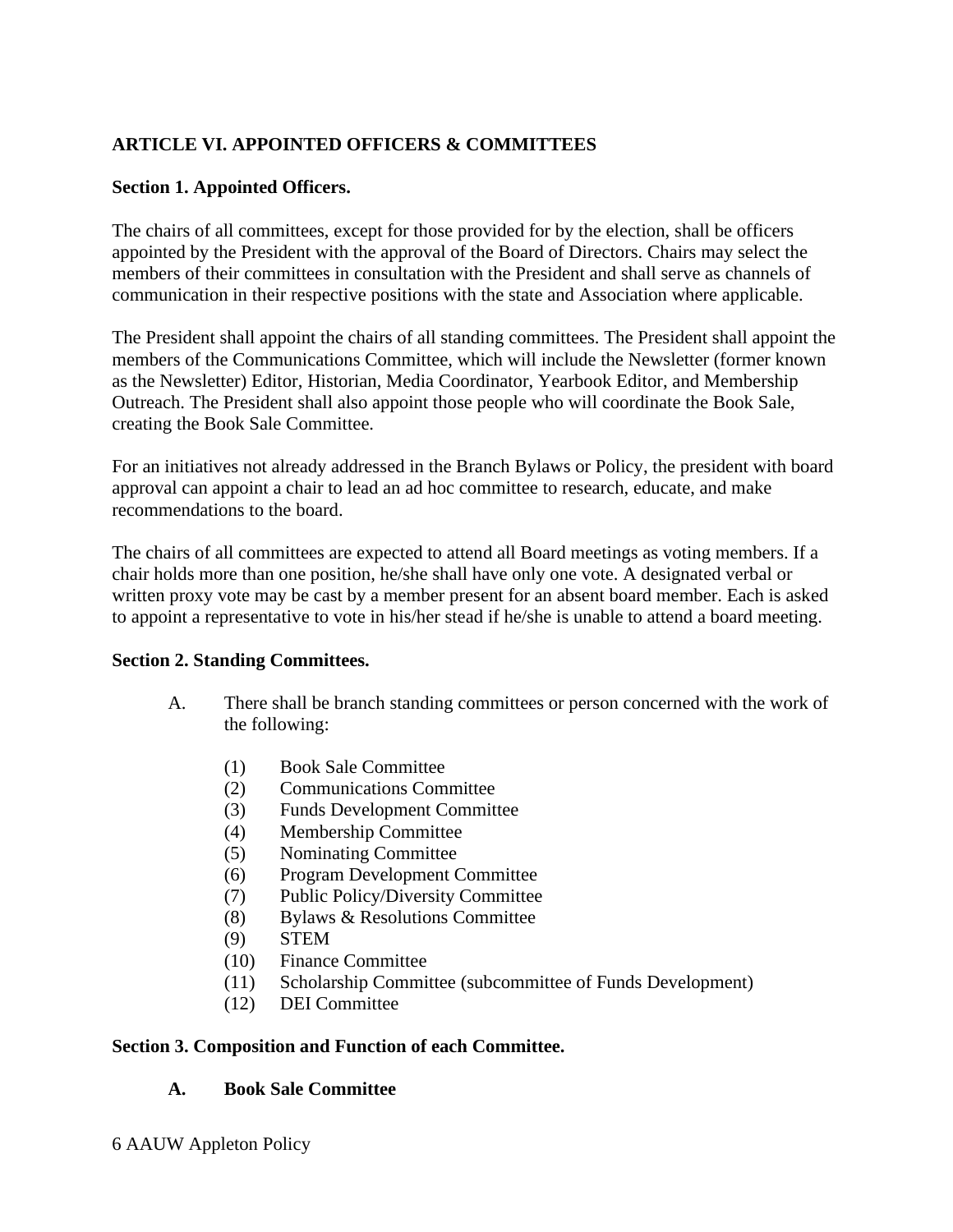- (1) The Book Sale Committee shall be composed of the coordinators of specific areas, such as Business Managing, Publicity, Pick Up, and Sorting/Storage. These coordinators shall be appointed by the President. The chair of the Book Sale Committee shall be the Business Manager.
- (2) The Book Sale Committee shall:
	- (a) keep the Board and Branch informed of its activities and its needs from branch members.
	- (b) coordinate with the AAUW Funds Committee.

## **B. Communications Committee**

- (1) The Communications Committee shall be composed of the Newsletter Editor, Historian, IT Manager, Yearbook Editor and Marketing/Public Relations Coordinator Membership Outreach. The chair of the Communication Committee shall be appointed by the President.
- (2) The Communications Committee shall create and maintain open communication within the membership and between the membership and the public.
- (3) Each member of the Communication Committee has the following responsibilities:
	- (a) Newsletter Editor shall prepare the monthly newsletter.
	- (b) Historian shall maintain historical information of the branch.
	- (c) IT Manager shall maintain branch website and social media.
	- (d) Yearbook Editor shall compose the yearbook for distribution.
	- (f) Marketing/Public Relations Coordinator shall get information to local news, other organizations, community calendars as well as keeping up with current contact information.

# **C. Funds Development Committee**

- (1) The Funds Development Committee shall be composed of its chair and interested members, including at least one member each of the Book Sale, Program, and Finance Committees.
- (2) The Funds Development Committee shall:
	- (a) educate members about the Funds purpose and goals.
	- (b) coordinate distribution of funds raised at Book Sale as approved by the Branch members including scholarships
	- (c) coordinate distribution of funds raised at other branch events including Holiday Brunch and community giving projects.

# **D. Membership Committee**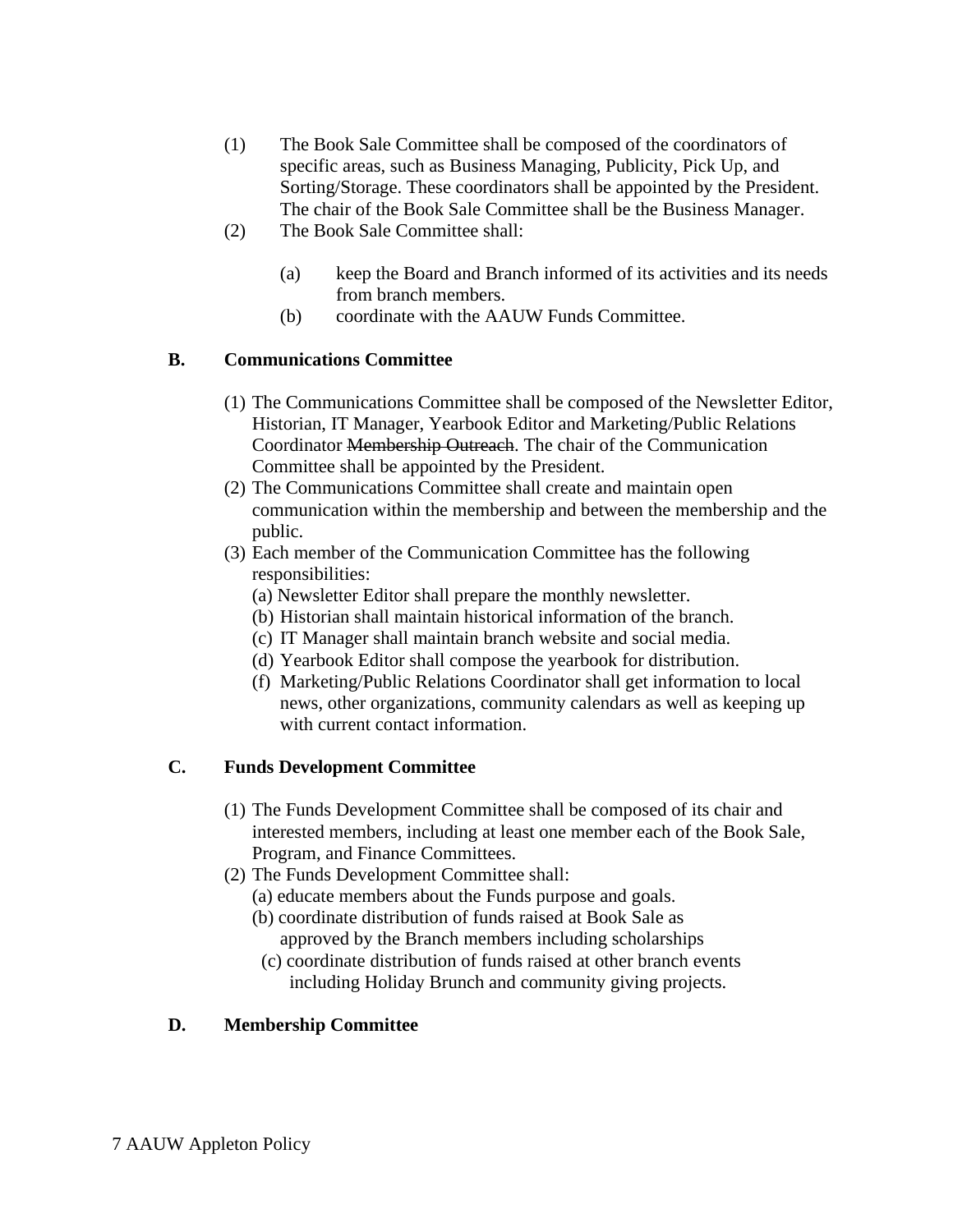- (1) The Membership Committee shall be composed of its Vice-President (chair), Assistant Vice-President, Membership Outreach Coordinator and any other interested members.
- (2) The Membership Committee shall be responsible for the branch membership recruitment and orientation to the purpose and program of AAUW, state and branch affiliates.

## **E. Nominating Committee**

- (1) The Nominating Committee shall be composed of the Past President and 3 to 5 members approved by the Board of Directors.
- (2) The Nominating Committee shall nominate members for elected officer positions.

## **F. Program Development**

- (1) The Program Development Committee shall be chaired by its Vice-President and shall be composed of the Assistant Vice-President-Program Development, Assistant Vice-President and Vice-President-Membership, AAUW Funds Chair, Public Policy Chair, Issues Chair, and any other interested members.
- (2) The Program Development Committee shall
	- (a) consider the program issues of the Association and select programs for branch meetings.
	- (b) develop action plans for the continuing action program concerns of the branch.

## **G. Public Policy Committee**

- (1) The Public Policy Committee shall be composed of its chair and interested members.
- (2) The Public Policy Committee shall
	- (a) disseminate public policy information.
	- (b)promote action to support these public policies

## **H. Bylaws and Resolutions Committee**

- (1) The Bylaws and Resolution Committee shall be composed of its chair, the President, the President elect, selected branch past Presidents and interested members.
- (2) The Bylaws Committee shall
	- (a) be responsible for bringing the branch bylaws into conformity with the AAUW Charter and Bylaws after each Association Convention and for submitting amended bylaws for review to the State Bylaws Chair by December 1, after the biennial Association convention.
	- (b) be responsible for bringing the branch bylaws into conformity with the state bylaws after a state convention.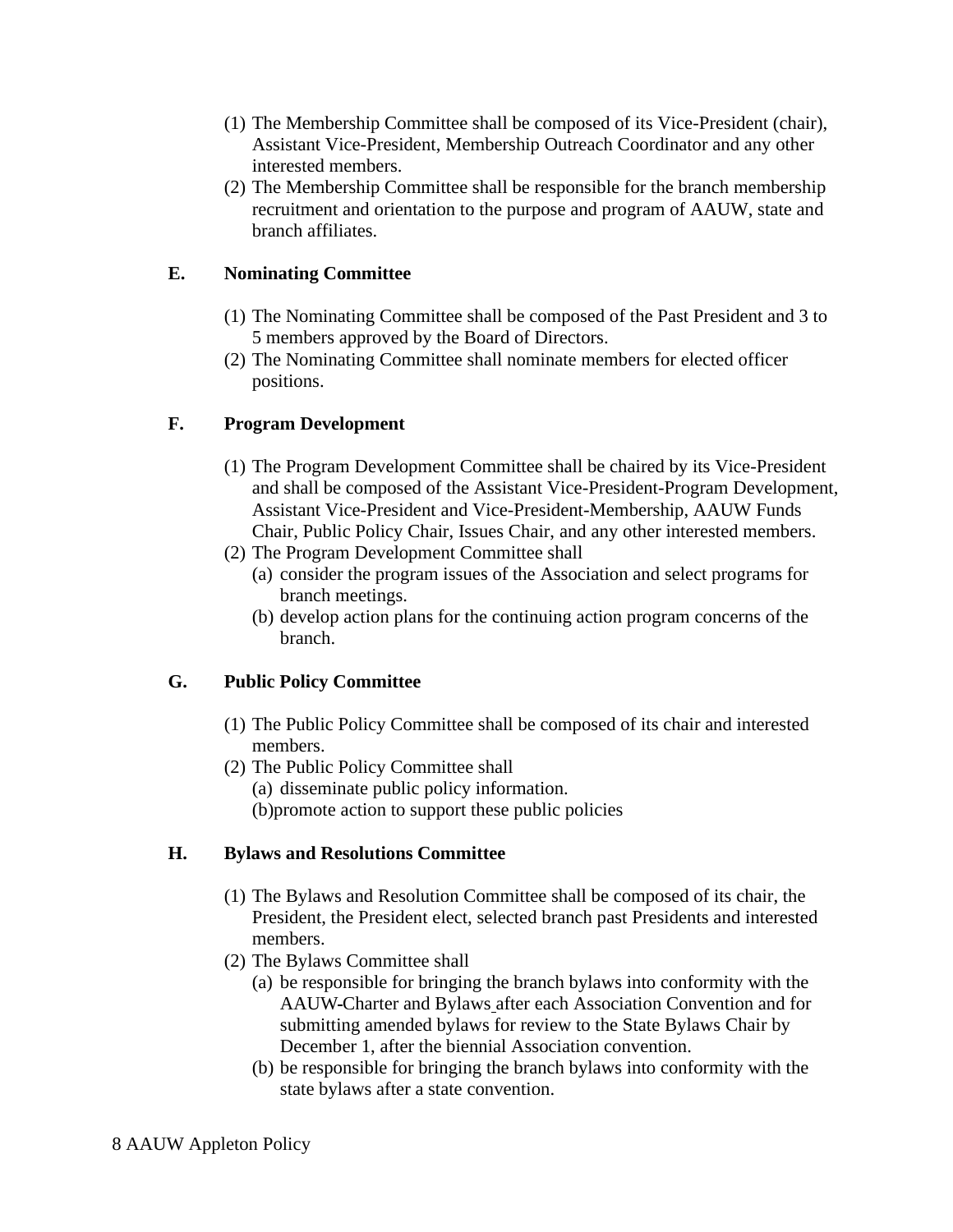- (c) be responsible for bringing branch policy sheet into conformity with the state bylaws.
- (d) examine proposed amendments, make recommendations to the membership for action at the state and national convention and perform such other duties as deemed necessary.
- (e) serve as parliamentarian.

# **I. STEM Committee**

- (1) STEM committee shall be composed of its chair and members interested in advancing the mission of AAUW through supporting girls in science, technology, engineering, and math to break down the barriers for women and girls.
- (2) The STEM committee shall:
	- (a.) Create educational programs that encourage girls to succeed in traditional male dominated fields and introduce to female role models.
	- (b.) Create programs that offer girls the opportunity for hands on activities while exposing them to multitude of educational and professional option.
	- (c.) Work in collaboration whenever possible with other groups or organizations with similar interests.

## **J. DEI Committee**

(1) oversee any issues that would arise around diversity. Moved from public policy

# **ARTICLE VII. MEETINGS**

## **Section 1. Branch meetings.**

- A. Branch members shall be informed of branch meetings through the yearbook, branch monthly newsletter, and emails.
- B. The Appleton branch meetings shall be held monthly September through May. Any necessary changes in date shall be made at the discretion of the Board, and members notified of the change.

## **Section 2. Board meetings**

- A. Board members shall be informed of the meetings through the yearbook, branch monthly newsletters, and email.
- B. Branch members may attend Board meetings as guests. They may participate in discussion but shall have no vote.
- C. Endorsement of worthy community projects and branch participation in them shall be considered by the Board and approved by the branch membership.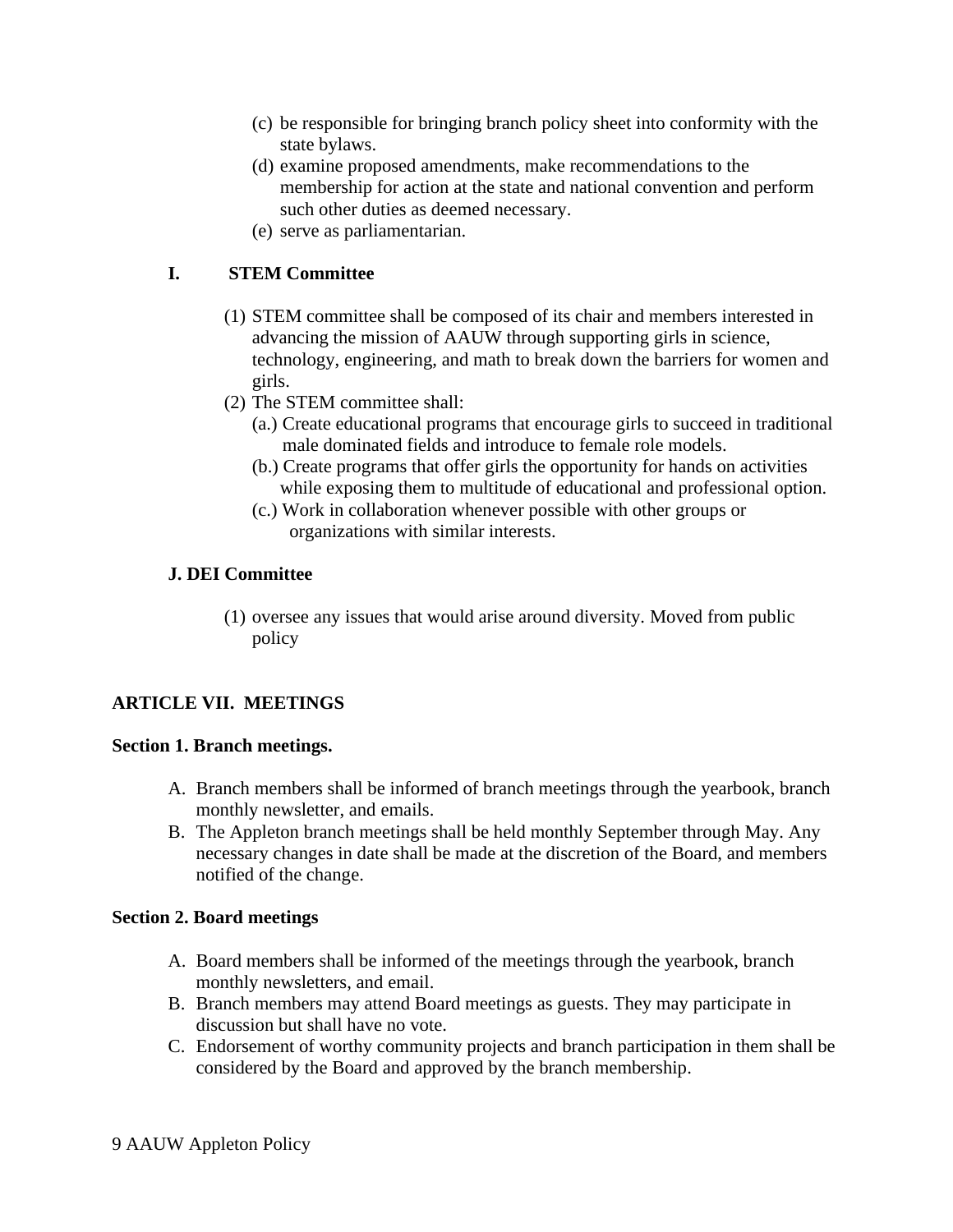# **ARTICLE VIII. STUDY/INTEREST GROUPS**

### **Section 1. Establishment of Study Groups.**

- A. Branch members with a common interest shall present their interest to the Board.
- B. Establishment as a Branch Study Group shall be approved by the Board.
- C. The Chair of study/interest group is a non-voting board member.

### **Section 2. Membership.**

- A. Study groups are open to all Branch members.
- B. A non-member of the branch should be encouraged to support the AAUW mission by making contribution to the Branch equivalent to the local branch dues.
- C. Those eligible for AAUW membership should be encouraged to become AAUW members.
- D. Each study group shall have at least 75% AAUW membership.

### **Section 3. Chairs.**

- A. Chairs must be AAUW and Appleton Branch members and selected by the consensus of the study group.
- B. The present chair of a study group shall be responsible for the nomination of the successor.
- C. The nominated chair shall be approved by the board.
- D. The nominated chair is a non-voting member of the board

## **ARTICLE IX. BOOK SALE**

#### **Section1. Purpose of the Book Sale.**

The Branch shall undertake an annual book sale to support its educational mission. This project shall raise money for the AAUW Funds and for local scholarships.

#### **Section 2. Coordinators of the Book Sale.**

- A. The President shall appoint the Business Manager, Sorting, Pick Up/Storage and
- B. Publicity coordinators for the next Fall book sale by the January/February board meeting.
- C. The Business Manager, or appointee, shall attend Board meetings to keep the Board informed as to the committee's need for assistance.

## **Section 3. Allocation of funds raised.**

A. A portion of the funds shall be used to pay for the expenses incurred to hold the book sale. The remainder of the funds will go to the *AAUW* Funds and local scholarships.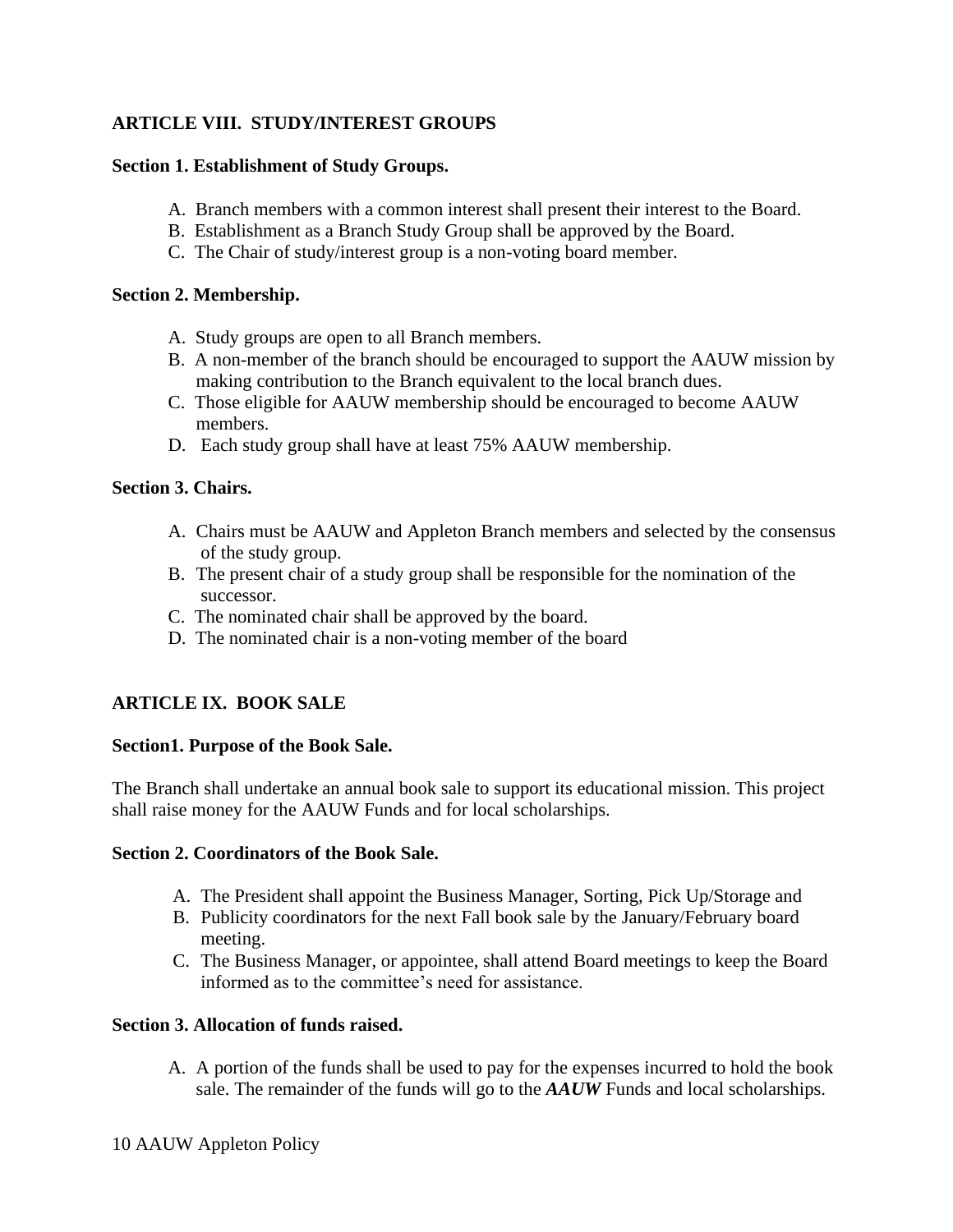- B. Profits from the annual book sale will be allocated equally between local scholarship and the AAUW mission of advancing gender equity for women and girls through research, education, and advocacy.
- C. Any proposed change in the recommendation for allocation of funds is to be made to the Board at its October/November meeting. The recommendations for allocation of funds will be presented and voted on by the membership at the November general meeting.

## **Section 4. Local Scholarships.**

- A. Local Scholarships will be awarded to student(s) who meet the following eligibility requirements.
	- (1) The student must be a woman who has graduated from a high school in the greater Fox Cities Area or currently resides in the Fox Cities and has done so for at least 10 years*.*
	- (2) The student must be enrolled as a full-time student in a baccalaureate or post baccalaureate program at any in-state or out-of-state accredited school. Efforts will be made to inform area students of the scholarship program.
	- (3) The student must be entering her junior or senior year at a university or must be enrolled in a graduate school program. If just entering graduate school, the student must show proof of acceptance from that institution.
	- (4) The student must have maintained a high scholarship record as verified by official transcript(s) from the universities attended/attending.
	- (5) The student must submit a complete application packet which shall include:
		- (a) Scholarship application form
		- (b) Official transcript(s)
		- (c) A reference from at least one professor
		- (d) Verification of financial aid need from the institution attending or statement of anticipated cost of graduate school which the student will be attending.
- B. Two local scholarships of \$500 each will be awarded to women students at Fox ValleyTechnical College who meet the following eligibility requirements. The selection will be made by the Fox Valley Technical College.

# **ARTICLE X. BRANCH FINANCES**

## **Section 1. Finance Committee.**

The Finance committee composed of the Vice-President Finance (Chair), Assistant Vice-President Finance, the President, the Vice-President-Program, Vice-President-Membership, and Communication Chair shall plan the annual budget and make recommendations for Branch financial policies. The president shall invite board members' input by January on the budget.

Committee should meet at twice a year to review financial reports with committee members. Meeting time should fall no later than June 1 (so renewal information is available to membership committee) and December 1.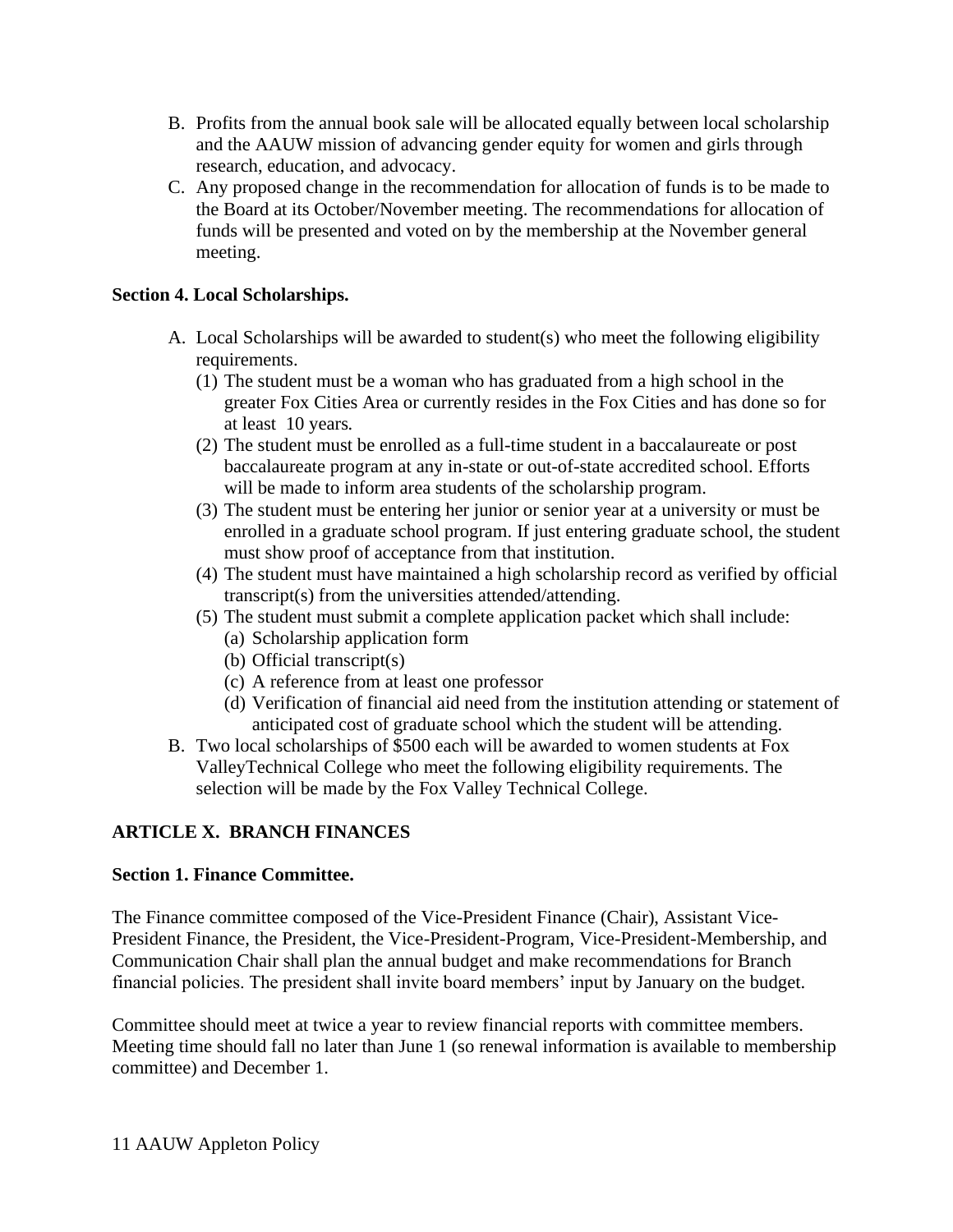### **Section 2. Budget**

A budget shall be adopted by the Branch at the April branch meeting to set the guide for Branch expenses. Any expenses not designated by the budget and any other expenditure over \$30 must be approved by the Board. Receipts for all expenses must be submitted to the President and VP Finance using the expense sheet form.

#### **Section 3. Financial Reports.**

Financial reports on all projects shall be filed with the VP Finance and the President if not listed as a line item in the budget. Examples: Book Sale. A copy shall also be maintained by the project chair.

#### **Section 4. Dues.**

- A. Membership dues statements shall be sent to each member in the March newsletter.
- B. Dues may be paid any time starting April 1. Dues shall be paid before July 1 according to AAUW Bylaws.

### **Section 5. Conferences, Conventions and Workshop Expenses.**

- A. Purpose and Board requirements:
	- (1) The purpose of members attending conventions, workshops and conferences is to provide ongoing branch leadership development.
	- (2) Persons attending conventions, workshops and conferences will be notified of reimbursable expenses. Following the event, a voucher form and original receipts need to be submitted to the president.
	- (3) Persons attending conventions, workshops, or conferences shall be responsible for presenting to the Branch an oral or written report.
- B. Expenses for conventions, workshops, conferences will be paid as funds are available and as is appropriate with Board approval according to the following priorities:
	- (1) For the *State Convention*, lodging for the President or President Elect is paid by the Branch. Registration is paid for members at board discretion.
	- (2) For the *National Convention* registration, lodging, and transportation shall be paid by the branch for the President or the President Elect.
	- (3) For other *conferences and workshops*, (eg., Legislative Day) registration for the appropriate officer shall be paid by the branch.
- C. Carpooling is encouraged with the driver's mileage allowance set at federal mileage tax guidelines.

## **Section 6. Local financial contributions.**

Since AAUW has its own projects which are in themselves contributions to community betterment, and since members contribute to worthy causes as individuals, no financial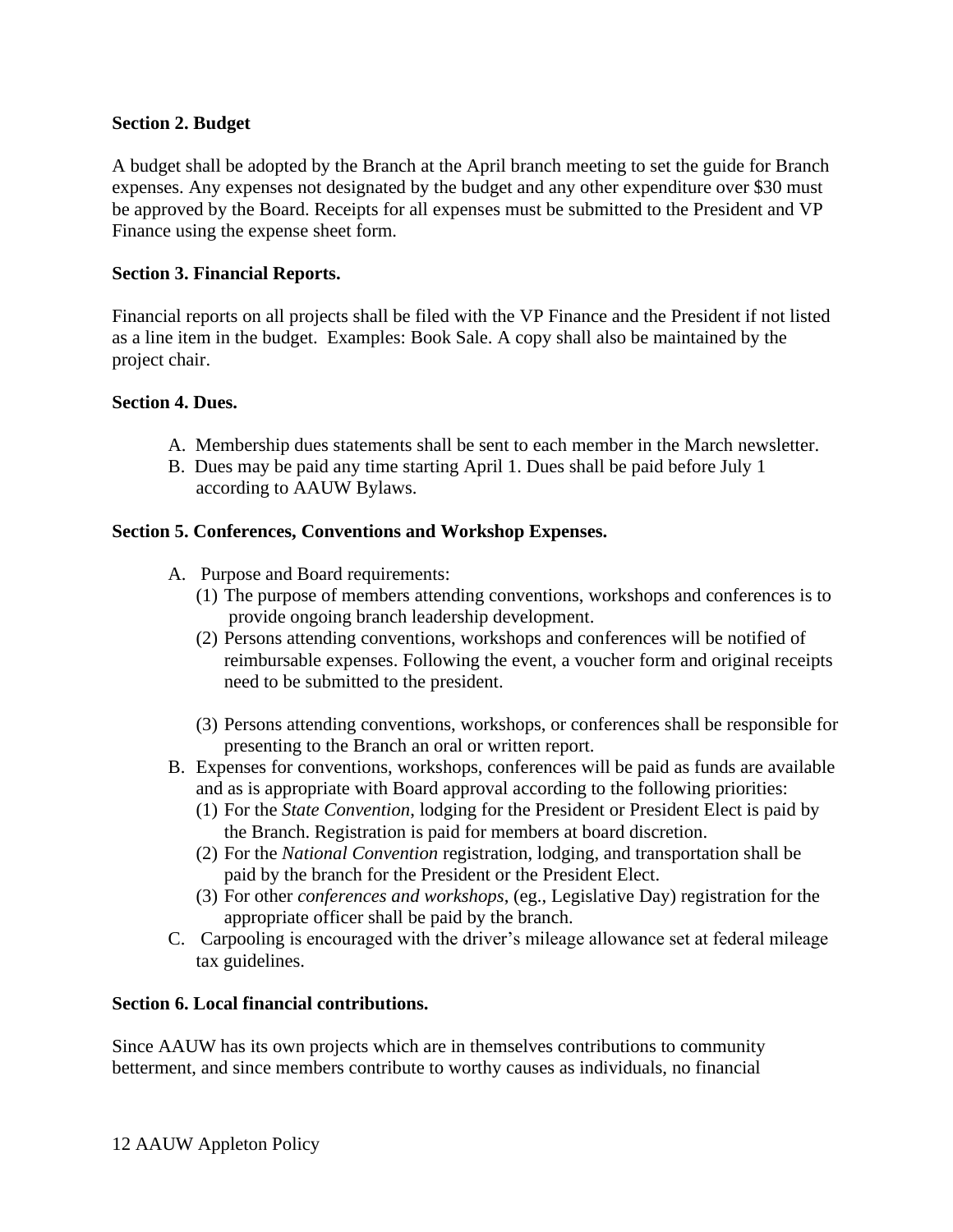contribution shall be made to community drives or projects except at the discretion of the Board. A final report of special collections such as memorials will be shared with members.

### **Section 7. Branch guests.**

Contracted expenses incurred upon the invitation by the Board for Branch guests shall be paid by the Branch.

#### **Section 8. Financial accounts.** .

- A. A checking account is to be maintained. A balance of not less than \$200 must be maintained at all times. The VP Finance, Assistant VP Finance and President shall be empowered to write checks on the account. Neither shall be allowed to write checks to themselves. The checking account shall be maintained to include general operating funds and convention funds.
- B. Saving accounts are to be maintained, with records indicating which monies are in any separate categories, e.g. Scholarships/AAUW Funds and Beacon.

### **Section 10. "Beacon" Fund and Criteria for "Beacon" Fund Grants. Is in the general account as a line item.**

The Beacon Fund is money that was raised in the early 1980's by the "Gifted and Talented" Study Group. They put together a booklet regarding opportunities for children in the Valley. Distribution of money from the "Beacon" Fund shall be determined by the Board following the criteria stated here:

- A. Projects receiving money shall conform to the mission and policies of AAUW.
- B. Money granted shall be used for only those activities and projects not included in the annual budget.
- C. The Board shall set the percentage (not to exceed 50%) of the total cost of the project which is to be funded.
- D. It shall be requested (not required) that, if possible, when project is completed, the money used from the "Beacon" account be replaced to continue the availability of funds at a future date.

## **ARTICLE XI. BRANCH PUBLICATIONS**

#### **Section 1. Branch Newsletter.**

- A. A branch newsletter shall be published as determined by the Board.
- B. The branch newsletter shall be sent to the current paid membership and, by the direction of the Membership Chair, to prospective members.
- C. Copies of the newsletter shall be sent to the District 5 Presidents, the District 5 Coordinator, the State AAUW President *and Badger Briefs Editor.*

## **Section 2. Yearbook/Directory.**

13 AAUW Appleton Policy